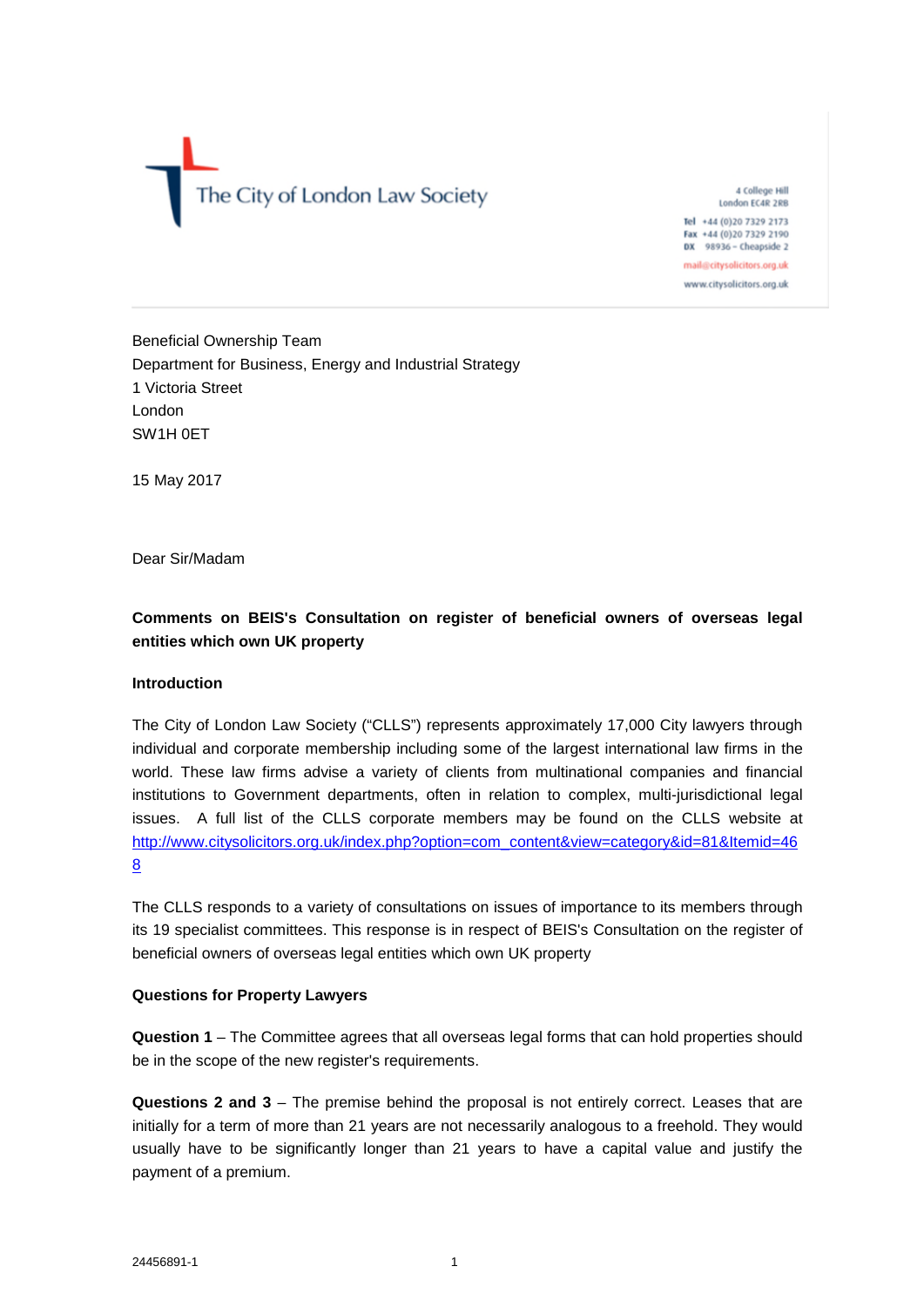Rather than focusing on the length of term of the lease, perhaps the proposal should apply to any lease or assignment/transfer of the lease requiring registration at HM Land Registry where the tenant pays a premium (other than nominal consideration) for the grant of the lease, or a purchaser pays monetary consideration (other than a nominal amount) for the assignment or transfer of the lease. The premium/monetary consideration has to be disclosed in Land Registry's prescribed leases clauses (clause LR7) in a registrable lease or in the Land Registry transfer form and also in the Land Registry application form AP1, so it is easily discoverable for Land Registry.

**Question 7** – Land Registry, Companies House and the Department for Business, Energy & Industrial Strategy ("BEIS") should undertake awareness campaigns. There should be an extended transitional period (for example, one year from when the legislation comes into force) during which the new requirements do not take effect. In that period, the property industry in this country and overseas will be made aware through those campaigns of the implications of the new requirements for conveyancing transactions. As the consultation document states, the publicity should include working with international partners of Government to raise awareness of the new regime.

**Question 10** – The Committee agrees that the duration of the period given to overseas entities to comply with the new requirements in relation to already owned property should be one year. The consultation states that "This will give entities enough time to dispose of property if they choose to". So if the overseas entity already owns a registered property when the legislation comes into force, does this mean that the new requirements will not apply to a sale, lease or charge of that property if it completes within a year of the date that the legislation comes into force?

The Committee is concerned that the consultation states that in the one year period, entities will be unable to register title to new purchases of property without a registration number. The Committee considers that the transitional period referred to in its response to Question 7 should also apply in this situation. Therefore, in the initial one year period, overseas entities will be able to register title to new purchases of property without a registration number.

Reference is made in paragraphs 46 and 47 of the consultation to a "note" being inserted, at the end of the one year transitional period, into the title register in relation to compliance with the new requirements. A Land Registry restriction is likely to be used and presumably BEIS is discussing this with Land Registry. Since the restriction will simply relate to proving that the overseas entity has an up to date registration number, this should be straightforward to confirm. Will Land Registry liaise directly with Companies House to confirm that the restriction has been complied with?

**Question 11** – The proposal on overseas entities that wish to buy property allows for the entity to be registered, although a restriction (of the type mentioned in the response to Question 10) is entered in relation to future sales, leases or charges by the entity. The proposal to make the failure to provide information to the new register a criminal offence seems onerous. The Committee considers that there should be a transitional period of say one year to allow for provision of the information, before the failure to do so becomes a criminal offence. The Committee notes in that respect the comments in paragraph 98 that the Government is considering whether it would be appropriate to create a criminal offence for entities that still own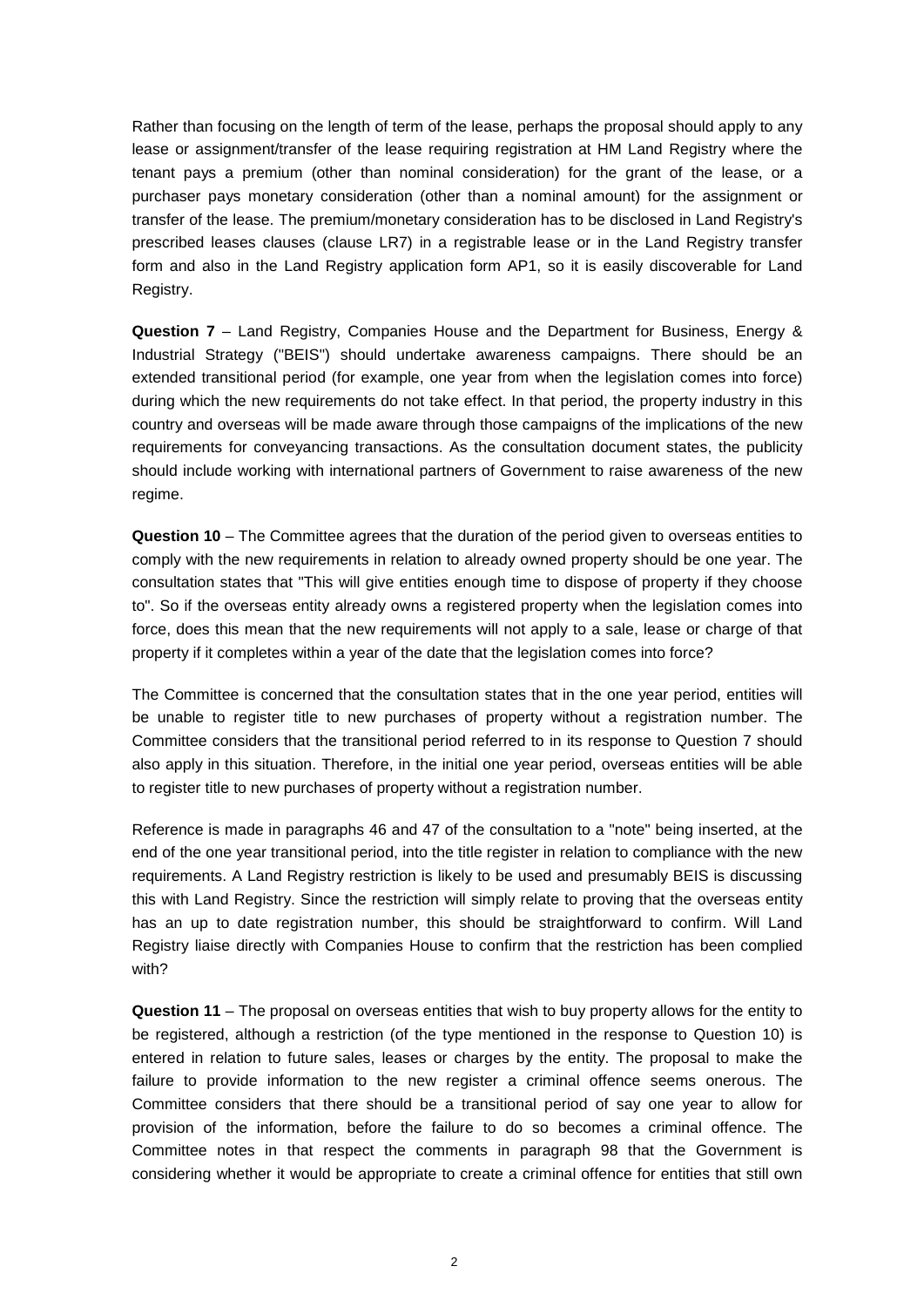property **at the end of the transitional period**, but have not complied with the new register requirements **by that time**.

**Questions 12, 13 and 14** – The Committee does not agree that the Government should prevent any beneficial interest in the property passing to an overseas legal entity that does not have a valid registration number at completion.

The vast majority of overseas legal entities will wish to be registered as the legal owner at Land Registry. Failure to do so will, as the consultation highlights, prevent the entity selling, letting or charging the property in most situations and certainly in those requiring registration at Land Registry. This will severely inhibit what the entity can do with the property, for example, in terms of generating income. While the entity could let the property for leases that are of a short enough term not to require registration at Land Registry, the fact that the entity is not the legal owner is likely to be problematic for the prospective tenant and their advisers.

The Committee considers that interfering with the passing of the beneficial interest is more likely to create unforeseen consequences and adversely impact on innocent parties. If completion has taken place and the transfer has been dated, the beneficial interest in the property passes from the seller to the overseas entity. The completion proceeds have passed from the entity to the seller and may have been used by the seller to redeem a mortgage, or in a chain transaction or for another purpose.

If the transfer is void, what happens to those proceeds? Do they have to be repaid to the overseas entity? It is easy to see the unfortunate implications for innocent parties, who may have no control over the entity obtaining the registration number. Whilst contractual provisions can be included, in the period shortly after the introduction of the legislation such provisions may not always be included and, if they are not, parties selling to an overseas entity should not thereby be prejudiced.

The Committee, therefore, proposes that the provision of the registration number at Companies House is a requirement for registration at Land Registry, not a requirement for a valid transfer. In this situation, once the transfer is completed, the beneficial interest (entitlement to income etc) passes to the overseas entity and the proceeds received by the seller are not interfered with.

The Committee considers that whilst the registration number is a requirement to be registered at Land Registry, the number must be valid as of the date of the transfer etc (i.e. on completion). The parties to the transaction control when the relevant document such as the transfer is dated. Whilst usually the application to Land Registry to register will be made shortly after completion, there is less certainty over how long such an application may be delayed. Therefore, for reasons of greater certainty for the parties, the date of completion should be the date for judging the validity of the registration number.

If there is no valid registration number at the date of completion, registration should still be permitted if a valid registration number is included with the application for registration.

If the overseas entity is unable to have itself registered at Land Registry because of a failure to provide the overseas registration number, the seller will continue to hold the legal title on trust for the overseas entity. However, that outcome is no different from any other situation where a buyer is unable to be registered at Land Registry following completion of a transfer. Since the buyer has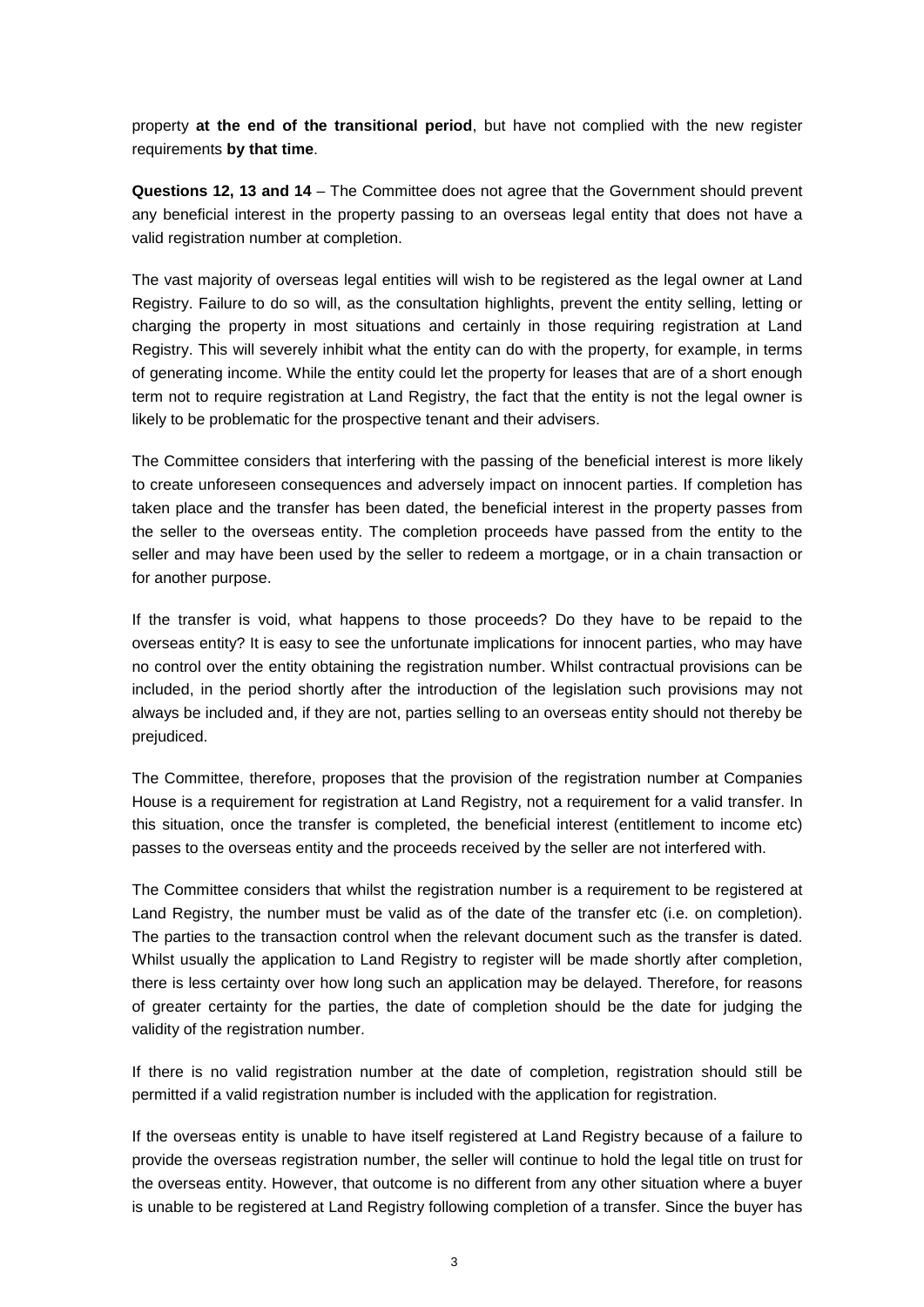usually paid a substantial sum for the property, it will be the buyer and not the seller who will be most concerned about its failure to be registered. Even though the seller continues to have possible exposure under certain legislation as a result of remaining the legal owner, such a concern of the seller will usually be trumped by the buyer's more direct financial concerns. The reality therefore is that most overseas entities will want to be registered and do what has to be done to achieve this.

In the unlikely event that the overseas entity refuses to register itself at Land Registry and the seller continues to have an exposure as legal owner, consideration should be given to the relevant legislation including powers for a court to order the overseas entity to provide the registration number to enable registration at Land Registry. Failure to comply with the order may lead to the legal interest in the property passing from the seller to for example the Crown under the equivalent of a bona vacantia arrangement pending the registration of the overseas entity at Land Registry, at which point it passes to the buyer.

A failure by an overseas entity to register itself at Land Registry will also have an adverse impact on a landlord if the overseas entity is a tenant. This is because the nature of the relationship between the landlord and the tenant is thrown into doubt. Whilst there may be contractual protections, that may not be the case and the legislation needs to provide a backstop protection for innocent parties.

Mention is made elsewhere in the consultation of a transitional period of one year. Will there be an equivalent period for overseas entities that buy UK property after the law comes into force? The justification for this is the need to have a reasonable period in which the Government can promote awareness of the new requirements especially to overseas entities which may have missed the initial publicity.

# *Overseas entities that wish to sell property*

The consultation does not ask a question on this section. However, for the same reasons articulated in the response to Questions 12-14, the Committee considers that the transfer should not be void if there is a failure to comply with the new requirements at the time of or following the dating of the transfer by the overseas entity seller.

There should be a requirement for a valid registration number at the transfer date, but the failure to provide this should be a registration matter rather than one relating to the validity of the transfer. So the innocent buyer etc can still benefit from the beneficial interest that it has paid for.

If there is no valid registration number at the date of completion, registration should still be permitted if a valid registration number is included with the application for registration.

Since the overseas entity selling, letting or charging, controls whether it has an up to date registration number, the party dealing with the entity will need to ensure that it has a contractual obligation from them to provide an up to date registration number on completion of the sale, lease or charge. In case there is a failure to include such a contractual provision, consideration should be given to the relevant legislation including powers for a court to order the overseas entity to provide the registration number to enable registration at Land Registry, so the innocent party is not penalised.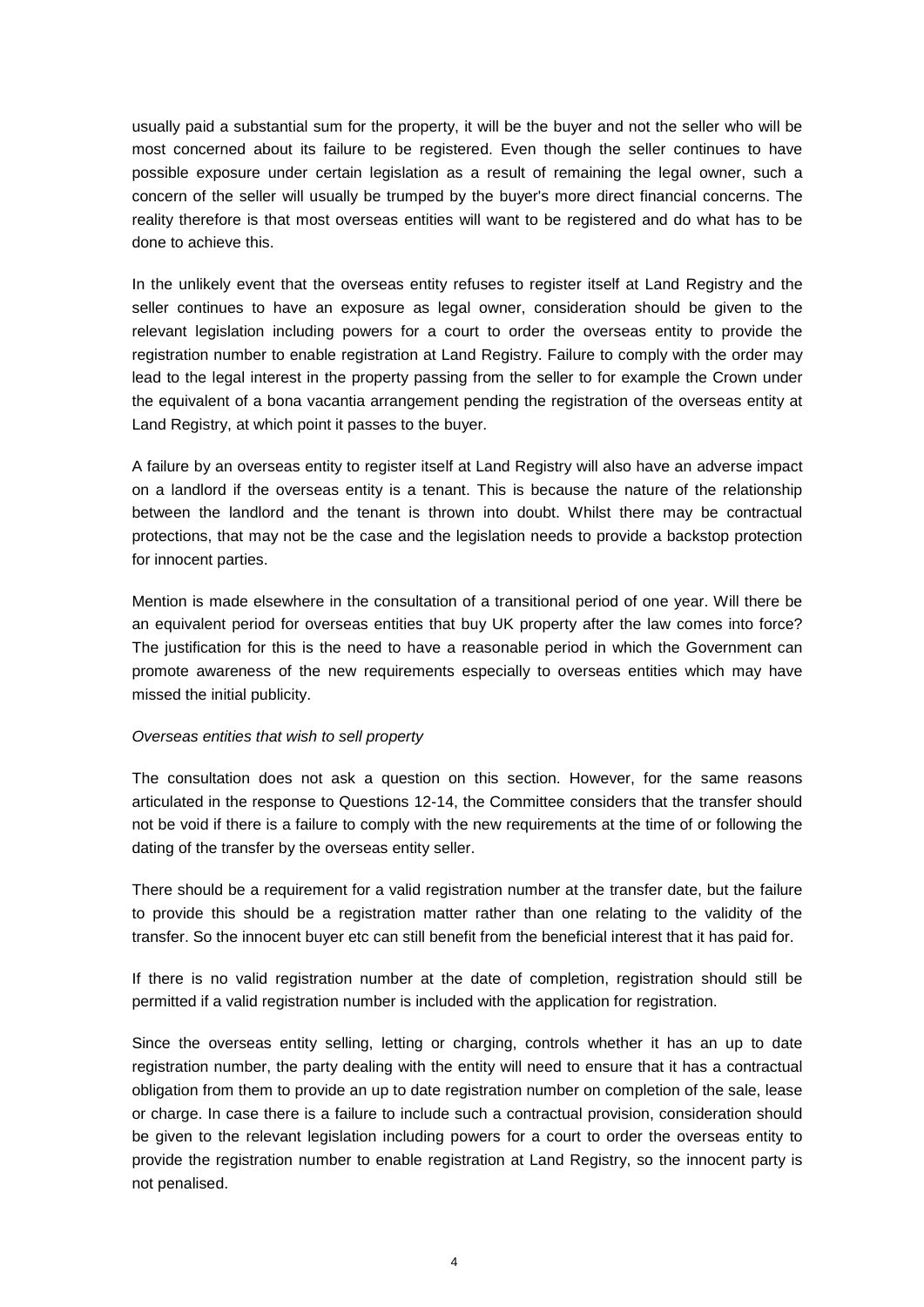Failure to comply with the order could perhaps lead to the legal interest in the property passing from the seller to the buyer. The overseas seller has not been prejudiced since it has already received the proceeds for the sale which the legislation does not interfere with.

# *Unregistered land*

In relation to unregistered land, the consultation states that since a transfer of unregistered land triggers first registration, the proposals will apply to an overseas entity buying unregistered land. The Committee assumes that this means that if the overseas entity is selling the unregistered land, the new requirements will not apply to a non-overseas entity buyer. Otherwise, it may potentially be difficult to ascertain that the seller is an overseas entity and that the requirements need to be satisfied (i.e. the buyer does not benefit from the "note" on the title that registered land can provide).

**Questions 26 and 27** – In relation to question 26, trying to define 'legitimate' or accredited lenders is very difficult. Perhaps a better approach would be to prevent lenders who are associated with or connected to the owner from exercising their security rights. Statutes provide various examples of definitions and an example is in the Corporation Tax Act 2010. The Committee is very happy to discuss this further.

An overseas legal entity's failure to obtain a registration number should not adversely impact third parties' contractual or statutory rights that exist at the time the new requirements come into force. An example would be a tenant's existing right to renew a lease, whether contractual or statutory (for instance, under Part II of the Landlord and Tenant Act 1954). It may be that Land Registry requires a confirmation that the new lease is granted pursuant to a contractual or statutory right of renewal, but if this confirmation is provided Land Registry should allow registration, even if the overseas entity landlord has not provided the number.

Similar concerns apply to other types of options and pre-emptions that have been entered into or other statutory rights (such as rights of collective enfranchisement) that have accrued before the new requirements come into force.

Again, the Committee queries whether consideration can be given to the relevant legislation including powers for a court to order the overseas entity to provide the registration number to enable registration at Land Registry.

There may be scope to utilise the provisions of section 2 of the Law of Property (Miscellaneous Provisions) Act 1994 to provide comfort to the disponee, but specific protective provisions in the new legislation will be clearer.

# **General comment**

The Committee wishes to highlight a concern in relation to property that is already owned by an offshore entity when the legislation comes into force. The proposal appears to be that the entity would have 12 months to provide the information to Companies House and to obtain a registration number after which they would be committing an offence. There are thousands of properties across the country legitimately owned by UK pension funds that are held through OPUTs, (Offshore Property Unit Trusts), mainly based in Jersey and Guernsey but also in the Isle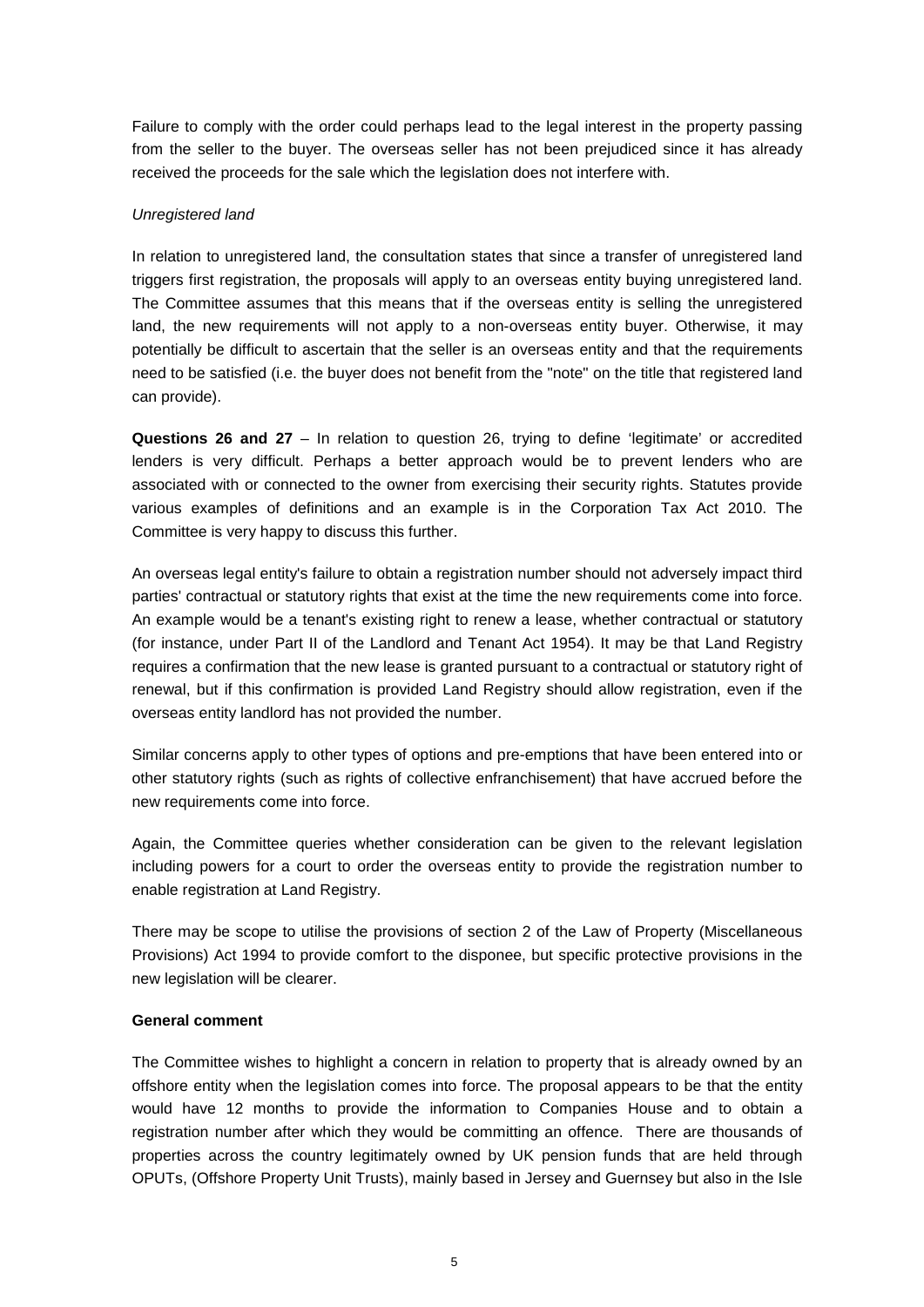of Man. The registration of those types of entities at the Land Registry usually shows that they are held by X and Y as trustees on behalf of the Z Unit Trust.

It is not clear to the Committee what the requirements would be for such entities. Often X and Y are the same trustees for multiple unit trusts. Presumably, they would need to obtain a separate registration number for each unit trust. Is the obligation then just to provide details of the unit holders? If they are other legal entities, not individuals, how far do the investigations go? This will be a huge logistical exercise and cost burden for a great number of perfectly legitimate entities, particularly taking account of the requirement to keep updating information at least every two years. The Committee does not consider that criminal sanctions for a failure to comply are appropriate in those circumstances, particularly in relation to updating.

Yours faithfully

Jackie Newstead, Hogan Lovells International LLP Chair, City of London Land Law Committee

May 2017

© CITY OF LONDON LAW SOCIETY 2017 All rights reserved. This paper has been prepared as part of a consultation process. Its contents should not be taken as legal advice in relation to a particular situation or transaction.